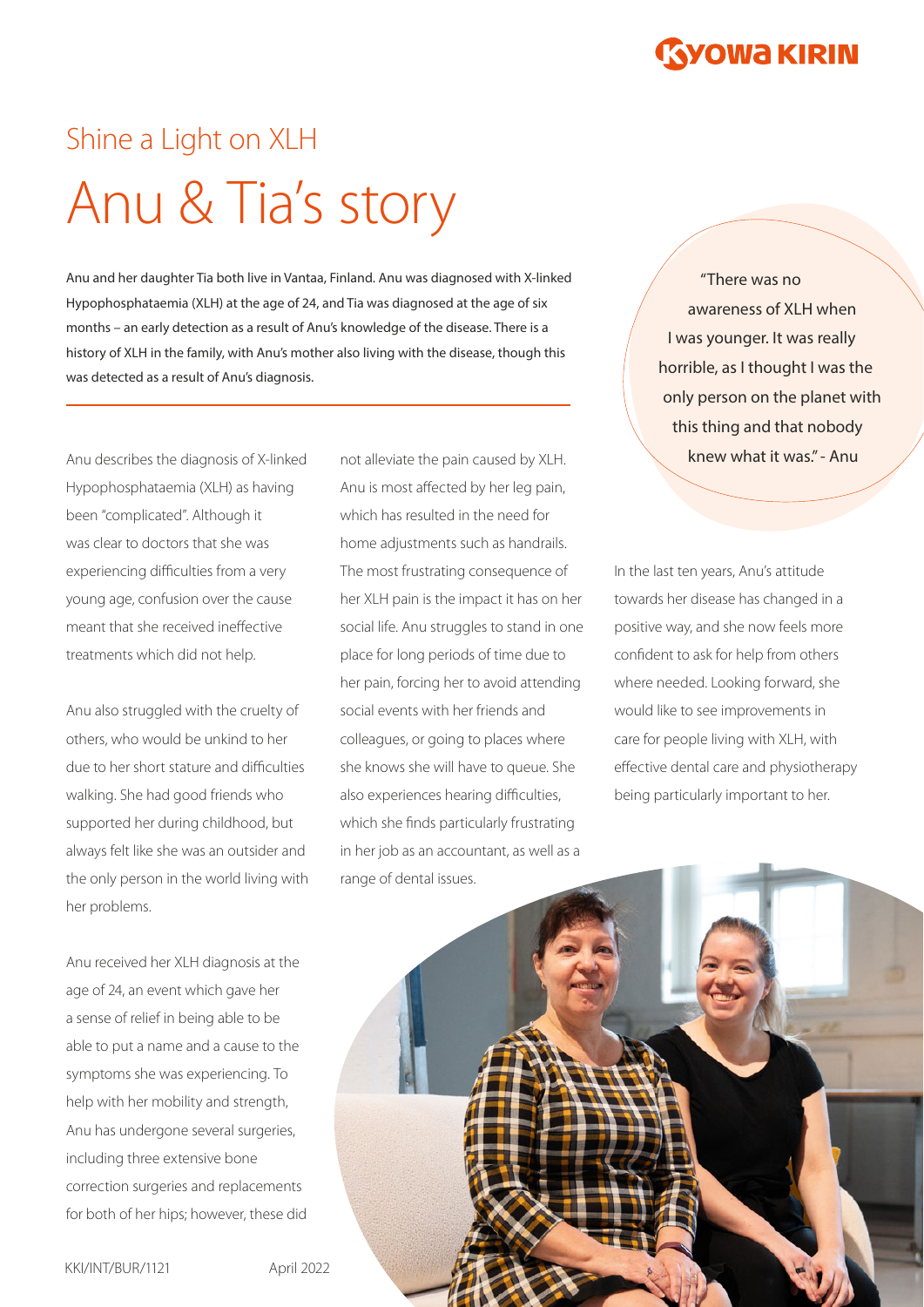## **YOWA KIRIN**

"The happiest day of my life was when we found out about the XLH Alliance, because it really opened us up to the world and made us see that there were a lot of people with XLH out there." - Anu

> Tia's experience of living with XLH has been different to her mother Anu's as a result of receiving a diagnosis at a very young age. She has also benefited from the support of her mother and her grandmother and their understanding of what it is like to live with XLH.

During her childhood, Tia had several surgeries, which left her with a very slow and painful healing process to contend with. Tia found her teenage years to be a struggle, as she felt different from her peers and found it hard to fit in, wishing she could "just be normal". She still experiences frequent and debilitating pain.

Tia, who works as a claims advisor for an insurance company, believes that people don't understand the level of pain she experiences because people with XLH can look 'normal'. She also struggles with the misconception that when she says she can't do something, it's not because she doesn't want to, but because she is in pain, or because she knows she could be left in pain for several days afterwards as a result.

In the future, Tia would love to be in a position where her XLH doesn't hold her back. She loves to surf, and dreams of the day when she will be able to surf without suffering for days after.

"Learning to accept that XLH is a part of me, but not all I am was a turning point for me. It made me realise that I don't have to be embarrassed anymore." - Tia